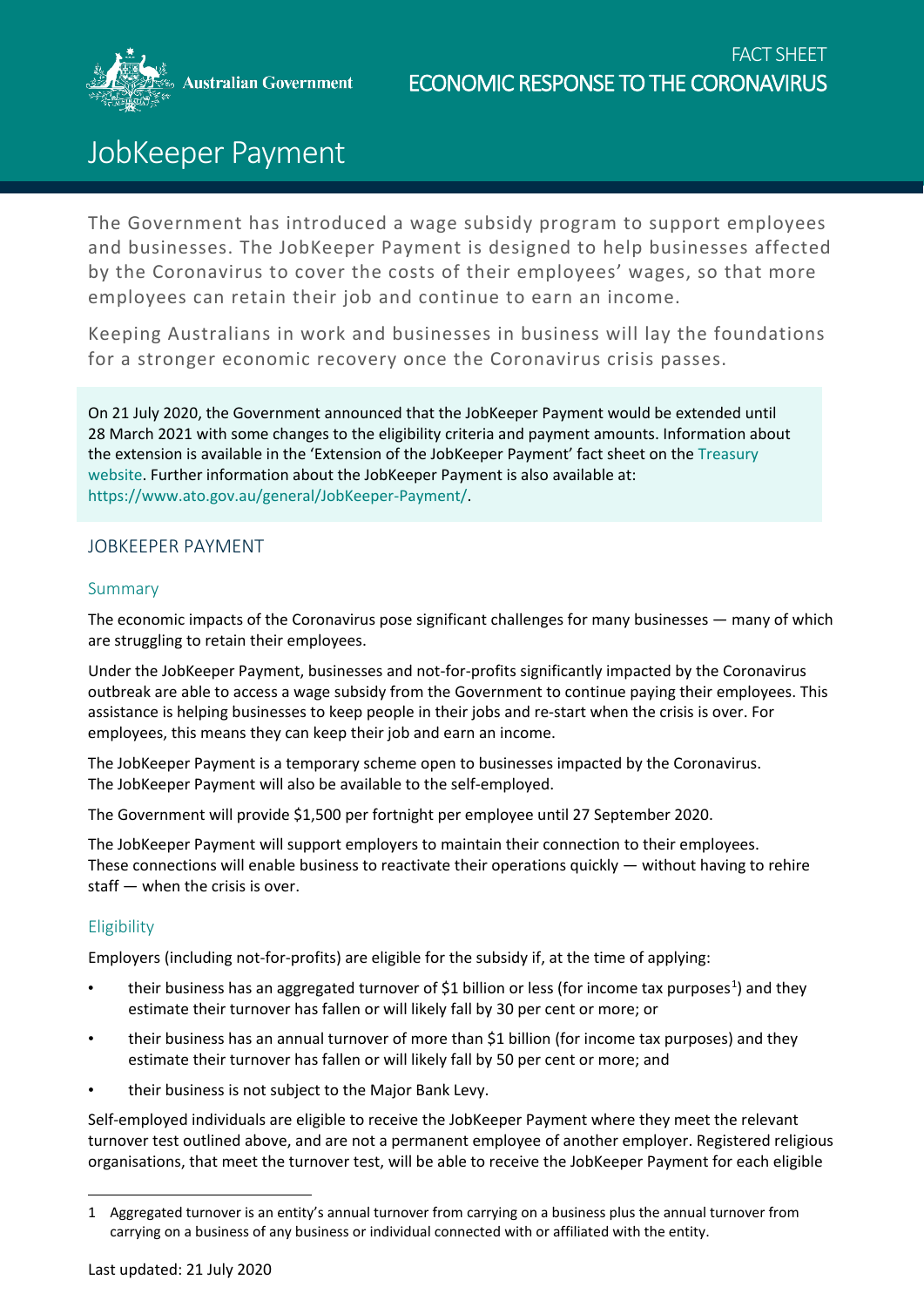religious practitioner (with the exception of those that are students only) for which they are responsible under the tax law.

For charities registered with the Australian Charities and Not-for-profits Commission (ACNC), they are eligible for the subsidy if they estimate their turnover has or will likely fall by 15 per cent or more relative to a comparable period. This lower turnover decline test does not apply to universities and non-government schools that are registered charities, who will remain subject to the turnover decline tests set out above for other not-for-profits and businesses.

The Australian Government and its agencies, State and Territory governments and their agencies, foreign governments and their agencies, local governments and wholly-owned corporations of these bodies are not eligible for the JobKeeper payment.

To establish that a business or not-for-profit has faced or is likely to face the relevant fall in turnover, most would be expected to establish that their turnover has or will likely fall in the relevant month or quarter (depending on their Business Activity Statement reporting period) relative to their turnover in a corresponding period a year earlier. Table A universities will need to meet the turnover decline test by comparing their projected turnover for the six month period of January to June 2020 with turnover for January to June 2019.

Turnover is calculated as it is for GST purposes, and is reported on Business Activity Statements. It includes all taxable supplies and all GST free supplies but not input taxed supplies. For registered charities, they may also include donations they have received or are likely to receive in their turnover for the purpose of determining if they have been adversely affected. Charities other than schools and universities can also elect to exclude government revenue from the turnover test. The core Commonwealth Government financial assistance provided to universities must be included in the turnover test for these entities.

Where a business or not-for-profit was not in operation a year earlier, or where their turnover a year earlier was not representative of their usual or average turnover (for example, because there was a large interim acquisition, they were newly established, were scaling up, or their turnover is typically highly variable), the Tax Commissioner will have discretion to consider additional information that the business or not-for-profit can provide to establish that they have been adversely affected by the impacts of the Coronavirus. Businesses that are in liquidation are not eligible for this payment.

The Tax Commissioner will also have discretion to set out alternative tests that would establish eligibility in specific circumstances (for example, eligibility may be established as soon as a business ceases or significantly curtails its operations). There will be some tolerance where employers, in good faith, estimate a 30 per cent or more or 50 per cent or more fall in turnover but actually experience a slightly smaller fall.

If a business has an aggregated turnover of more than \$1 billion (for income tax purposes), the 50 per cent or more GST turnover test will apply to each business connected with or affiliated with that business. If the business has an aggregated turnover of \$1 billion or less, the 30 per cent or more GST turnover test is applied to each business connected with or affiliated with that business. Individual businesses within a corporate group may be eligible for the JobKeeper Payment while other businesses in the group may not be eligible.

An alternate decline in turnover test will apply to special purpose employment entities. In circumstances where an employment entity is utilised within a group of companies, and that employment entity is unable to demonstrate a decline in its own turnover because, for example, it has had its full year of staffing fees paid in advance, the employment entity will be able to refer to the decline in turnover of the operating entities it services. This will provide for eligibility of special purpose service entities that provide employee labour to group members and that have not met the basic test for decline in turnover.

Employers must elect to participate in the scheme. They will need to make an application to the Australian Taxation Office (ATO) and provide supporting information demonstrating a downturn in their business.

Eligible employers will receive the payment for each eligible employee that was on their books on 1 March 2020 and continues to be engaged by that employer — including full-time, part-time, long-term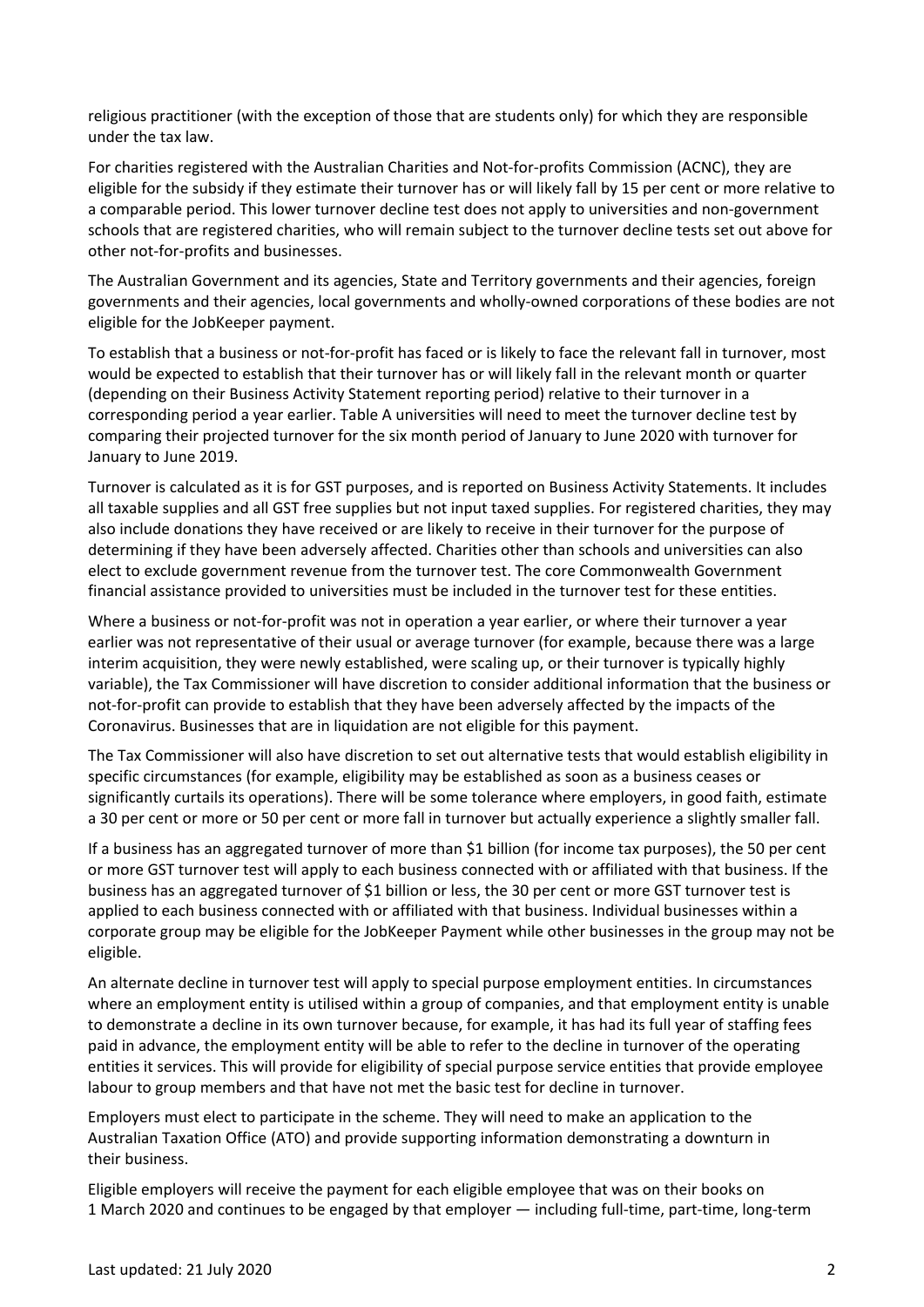casuals and stood down employees. Casual employees eligible for the JobKeeper Payment are those employees who have been with their employer on a regular and systematic basis for at least the previous 12 months as at 1 March 2020. To be eligible, an employee must be an Australian citizen, the holder of a permanent visa, or a Special Category (Subclass 444) Visa Holder as at 1 March 2020. The employee must also be a resident for Australian tax purposes on 1 March 2020. Employees must be a permanent employee of the employer or, if a long-term casual employee, not a permanent employee of any other employer.

Employees receiving Parental Leave Pay from Services Australia are not eligible for the JobKeeper Payment. However, employees on parental leave from their employer will be eligible. Employees receiving workers compensation will be eligible for the JobKeeper Payment if they are working, for example on reduced hours, but will generally not be eligible if they are not working. Employees 18 years or older at 1 March 2020 are eligible for the JobKeeper Payment. 16 and 17 years olds may also qualify for fortnights before 11 May 2020 and may continue to qualify if they are not undertaking full time study or are independent. From 20 July 2020, employees of a Child Care Subsidy approved service under Family Assistance Law and sole traders operating a child care service will not be eligible for the JobKeeper payment. In addition, for organisations providing child care and other services, an employee whose duties relate principally to the delivery of Child Care Subsidy supported child care will not be eligible for the JobKeeper Payment from that date. From 13 July 2020, the Child Care Subsidy will resume to support families to access affordable child care and the Government will pay child care services an additional Transition Payment of \$708 million to replace the JobKeeper Payment.

Where a charity has employees that are fully funded from government revenue and the charity meets the turnover decline test by excluding that revenue, the charity may choose not to nominate those employees.

Eligible employers who have stood down their employees before the commencement of this scheme will be able to participate. Employees that are re-engaged by a business that was their employer on 1 March 2020 will be eligible.

Where an employee is accessing support though Services Australia and the employer will be eligible for the JobKeeper Payment, the employee should advise Services Australia of their change in circumstances online at [my.gov.au](https://my.gov.au/LoginServices/main/login?execution=e1s1) or by telephone to avoid incurring a debt that will be required to be repaid.

## Payment process

Eligible employers will be paid \$1,500 per fortnight per eligible employee. Eligible employees will receive, at a minimum, \$1,500 per fortnight, before tax, and employers are able to top-up the payment.

Where employers participate in the scheme, their employees will receive this payment as follows.

- If an employee receives \$1,500 or more in income per fortnight before tax, they will continue to receive their regular income according to their prevailing workplace arrangements. The JobKeeper Payment will assist their employer to continue operating by subsidising all or part of the income of their employee.
- If an employee would otherwise receive less than \$1,500 in income per fortnight before tax, their employer must pay their employee, at a minimum, \$1,500 per fortnight before tax.
- If an employee has been stood down, their employer must pay their employee, at a minimum, \$1,500 per fortnight before tax.

No superannuation guarantee payments are required to be paid on any additional payment made because of the JobKeeper Payment.

Payments will be made to the employer monthly in arrears by the ATO.

## Timing

The subsidy started on 30 March 2020, with the first payments received by employers in the first week of May.